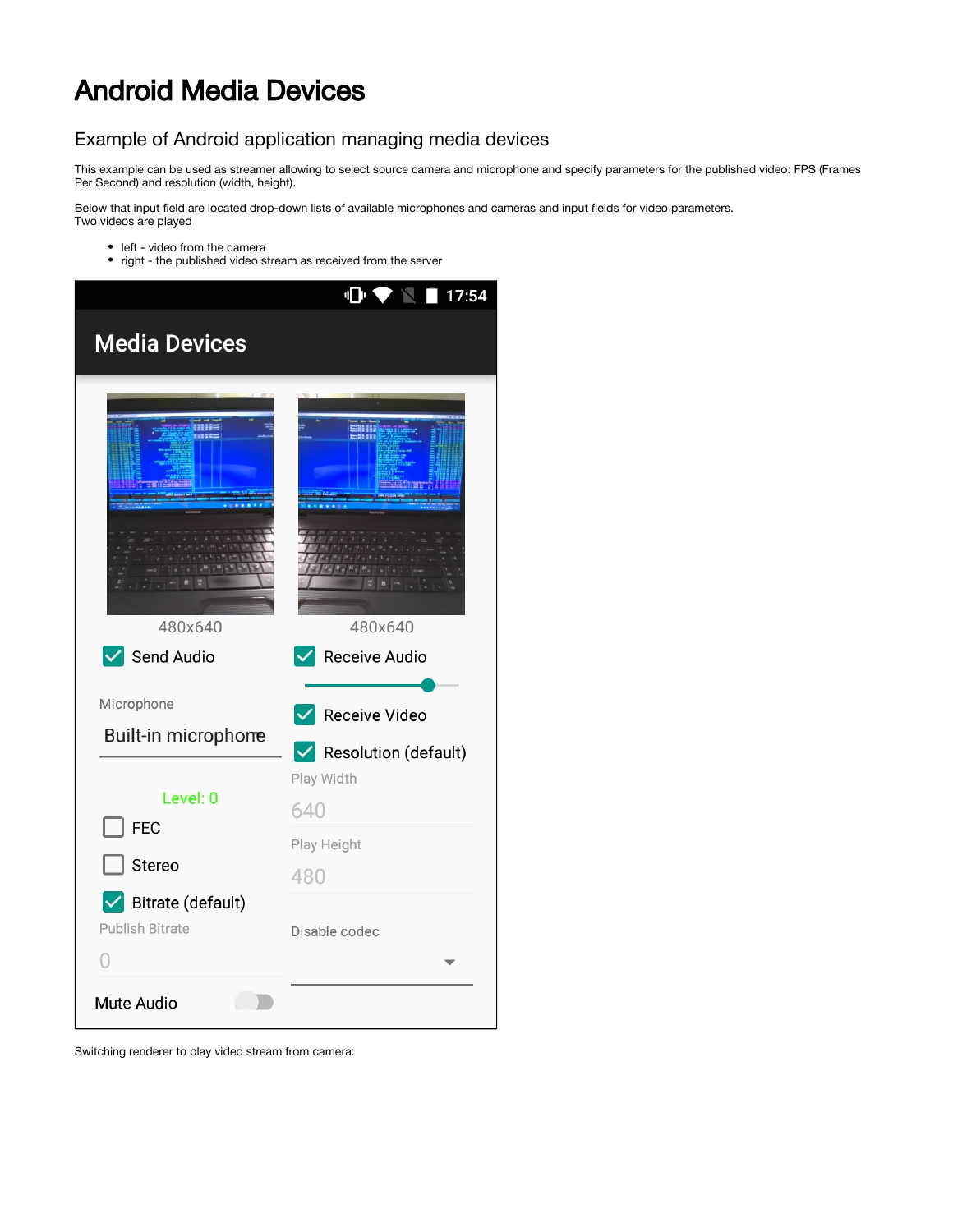| $\overline{\phantom{a}}$ | $\mathbf{C} \blacktriangleright \mathbf{C} \blacktriangleright \mathbf{C}$<br>17:55 |
|--------------------------|-------------------------------------------------------------------------------------|
| <b>Media Devices</b>     |                                                                                     |
| <b>WCS Url</b>           | <b>PLAYING</b><br>wss://demo.flashphoner.com:8443/test                              |
|                          | <b>TEST</b>                                                                         |
|                          | <b>STOP</b>                                                                         |
| <b>SWITCH CAMERA</b>     |                                                                                     |
| local                    | <b>SWITCH RENDERER</b><br>崩壊期                                                       |

# Work with code of the example

To analyze the code, let's take class [MediaDevicesActivity.javao](https://github.com/flashphoner/wcs-android-sdk-samples/blob/de75c0a59e49b30e3d1ed933ff07578651e49d4a/media-devices/src/main/java/com/flashphoner/wcsexample/mediadevices/MediaDevicesActivity.java)f the media-devices example, which can be downloaded with corresponding build [1.0.1.70](https://flashphoner.com/downloads/builds/flashphoner_client/wcs-android-sdk/1.0/wcs-android-sdk-1.0.1.70-30acadd1f221211d5867d13ad7ee97baff924d5f.tar.gz)

1. Initialization of the API.

Flashphoner.init([\)code](https://github.com/flashphoner/wcs-android-sdk-samples/blob/0bcbc8cd718f4411bcc8d9e13fd94bcaae498441/media-devices/src/main/java/com/flashphoner/wcsexample/mediadevices/MediaDevicesActivity.java#L139)

.

For initialization, object Context is passed to the init() method.

Flashphoner.init(this);

2. List available media devices.

Flashphoner.getMediaDevices(), MediaDeviceList.getAudioList(), MediaDeviceList.getVideoList([\)code](https://github.com/flashphoner/wcs-android-sdk-samples/blob/0bcbc8cd718f4411bcc8d9e13fd94bcaae498441/media-devices/src/main/java/com/flashphoner/wcsexample/mediadevices/MediaDevicesActivity.java#L151)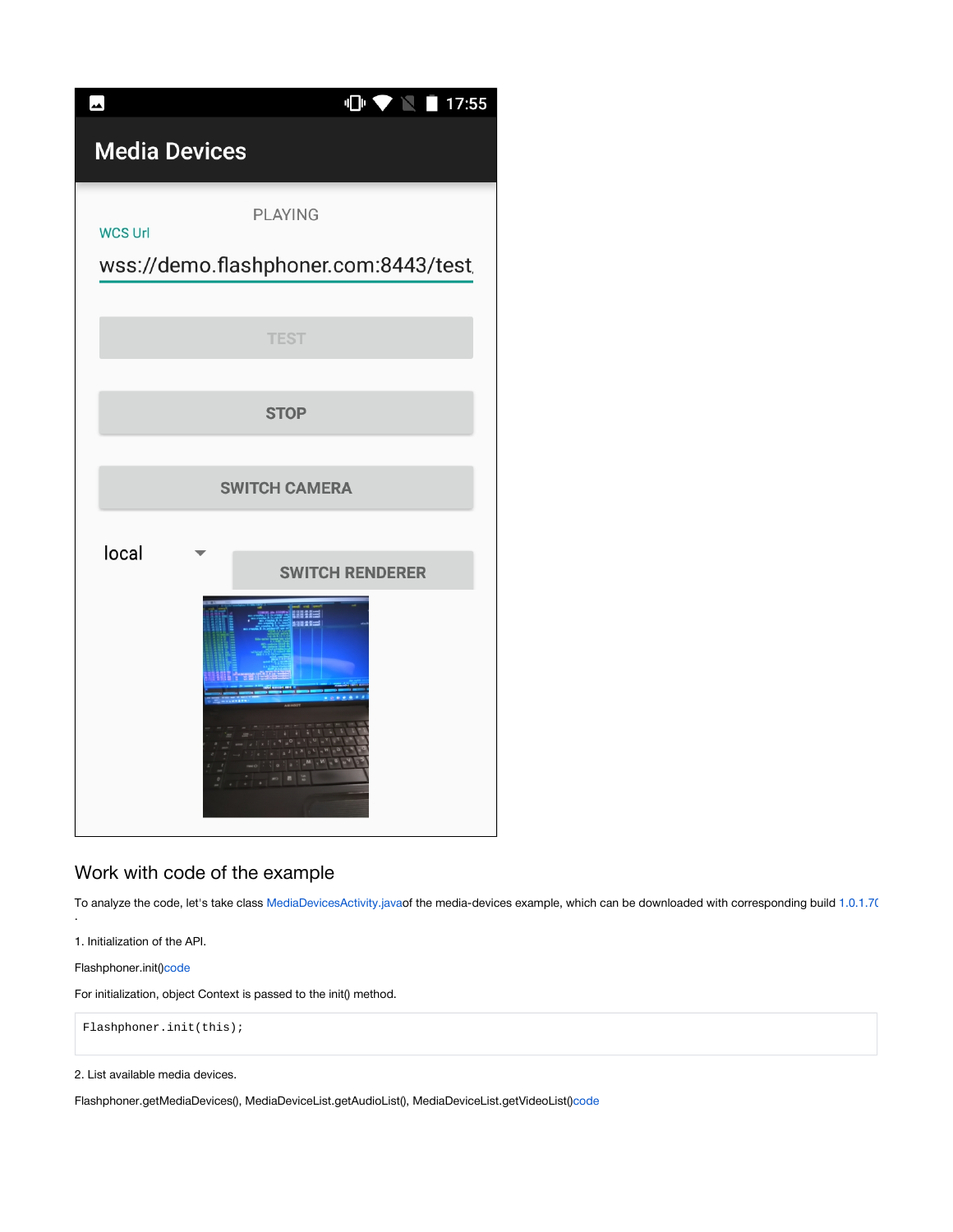```
mMicSpinner = (LabelledSpinner) findViewById(R.id.microphone);
mMicSpinner.setItemsArray(Flashphoner.getMediaDevices().getAudioList());
mMicLevel = (TextView) findViewById(R.id.microphone_level);
mCameraSpinner = (LabelledSpinner) findViewById(R.id.camera);
mCameraSpinner.setItemsArray(Flashphoner.getMediaDevices().getVideoList());
```
#### 3. Video render management

#### FPSurfaceViewRenderer.setMirror()[code](https://github.com/flashphoner/wcs-android-sdk-samples/blob/0bcbc8cd718f4411bcc8d9e13fd94bcaae498441/media-devices/src/main/java/com/flashphoner/wcsexample/mediadevices/MediaDevicesActivity.java#L654)

When a video is shown, an image is displayed to FPSurfaceViewRenderer objects:

- localRender to display video from camera
- remoteRender to display stream published preview
- newSurfaceRenderer to demonstrate renderer switching

For those objects, screen position, scaling type and mirroring should be set.

By default, mirror view is set to display video from camera by setMirror(true) method invokation. To display stream published preview and renderer switching object, mirroring is switched off by setMirror(false):

```
 remoteRenderLayout.setPosition(0, 0, 100, 100);
 remoteRender.setScalingType(RendererCommon.ScalingType.SCALE_ASPECT_FIT);
 remoteRender.setMirror(false);
 remoteRender.requestLayout();
 localRenderLayout.setPosition(0, 0, 100, 100);
 localRender.setScalingType(RendererCommon.ScalingType.SCALE_ASPECT_FIT);
 localRender.setMirror(true);
 localRender.requestLayout();
 switchRenderLayout.setPosition(0, 0, 100, 100);
 newSurfaceRenderer.setZOrderMediaOverlay(true);
 newSurfaceRenderer.setScalingType(RendererCommon.ScalingType.SCALE_ASPECT_FIT);
 newSurfaceRenderer.setMirror(true);
 newSurfaceRenderer.requestLayout();
```
In this case, when you choose front camera, the image displayed from camera looks normally but is published mirror. When you choose back camera, image from camera looks mirror but is publihed in normal orientation (see application screenshots above).

4. Getting audio and video constraints set by user

AudioConstraints, VideoConstraints[code](https://github.com/flashphoner/wcs-android-sdk-samples/blob/0bcbc8cd718f4411bcc8d9e13fd94bcaae498441/media-devices/src/main/java/com/flashphoner/wcsexample/mediadevices/MediaDevicesActivity.java#L671)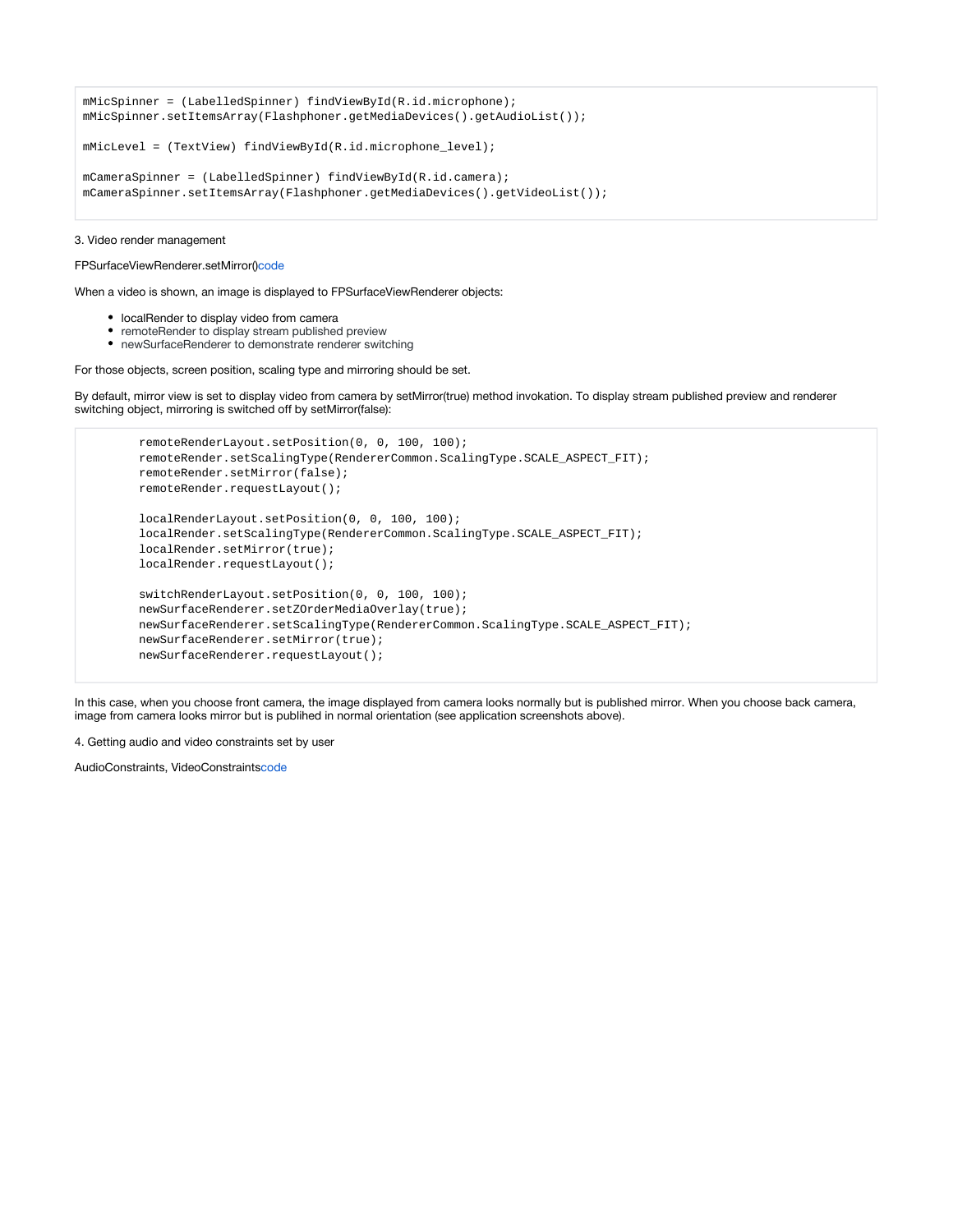```
@NonNull
private Constraints getConstraints() {
    AudioConstraints audioConstraints = null;
    if (mSendAudio.isChecked()) {
       audioConstraints = new AudioConstraints();
        if (mUseFEC.isChecked()) {
             audioConstraints.setUseFEC(true);
 }
        if (mUseStereo.isChecked()) {
             audioConstraints.setUseStereo(true);
 }
        if (!mDefaultPublishAudioBitrate.isChecked() && mDefaultPublishAudioBitrate.getText().length() > 0) {
            audioConstraints.setBitrate(Integer.parseInt(mPublishAudioBitrate.getText().toString()));
         }
 }
    VideoConstraints videoConstraints = null;
     if (mSendVideo.isChecked()) {
        videoConstraints = new VideoConstraints();
        videoConstraints.setCameraId(((MediaDevice) mCameraSpinner.getSpinner().getSelectedItem()).getId());
        if (mCameraFPS.getText().length() > 0) {
            videoConstraints.setVideoFps(Integer.parseInt(mCameraFPS.getText().toString()));
 }
         if (mWidth.getText().length() > 0 && mHeight.getText().length() > 0) {
            videoConstraints.setResolution(Integer.parseInt(mWidth.getText().toString()),
                     Integer.parseInt(mHeight.getText().toString()));
 }
        if (!mDefaultPublishVideoBitrate.isChecked() && mPublishVideoBitrate.getText().length() > 0) {
             videoConstraints.setBitrate(Integer.parseInt(mPublishVideoBitrate.getText().toString()));
         }
 }
    return new Constraints(audioConstraints, videoConstraints);
}
```
#### 5. Local camera and microphone testing

Flashphoner.getLocalMediaAccess()[code](https://github.com/flashphoner/wcs-android-sdk-samples/blob/0bcbc8cd718f4411bcc8d9e13fd94bcaae498441/media-devices/src/main/java/com/flashphoner/wcsexample/mediadevices/MediaDevicesActivity.java#L725)

This parameters are passed:

• audio and video constarints set by user local object SurfaceViewRenderer localRenderer to display image from camera

```
case TEST_REQUEST_CODE: {
    if (grantResults.length == 0 ||
           grantResults[0] != PackageManager.PERMISSION_GRANTED ||
           grantResults[1] != PackageManager.PERMISSION_GRANTED) {
        Log.i(TAG, "Permission has been denied by user");
     } else {
        Flashphoner.getLocalMediaAccess(getConstraints(), localRender);
        mTestButton.setText(R.string.action_release);
        mTestButton.setTag(R.string.action_release);
        mStartButton.setEnabled(false);
       soundMeter = new SoundMeter();
        soundMeter.start();
         ...
        Log.i(TAG, "Permission has been granted by user");
 }
break;
```
#### 6. Session creation

Flashphoner.createSession([\)code](https://github.com/flashphoner/wcs-android-sdk-samples/blob/0bcbc8cd718f4411bcc8d9e13fd94bcaae498441/media-devices/src/main/java/com/flashphoner/wcsexample/mediadevices/MediaDevicesActivity.java#L317)

Object SessionOptionswith the following parameters is passed to thecreateSession() method:

- URL of WCS server
- SurfaceViewRenderer, which will be used to display video from the camera
- SurfaceViewRenderer, which will be used to play the published video stream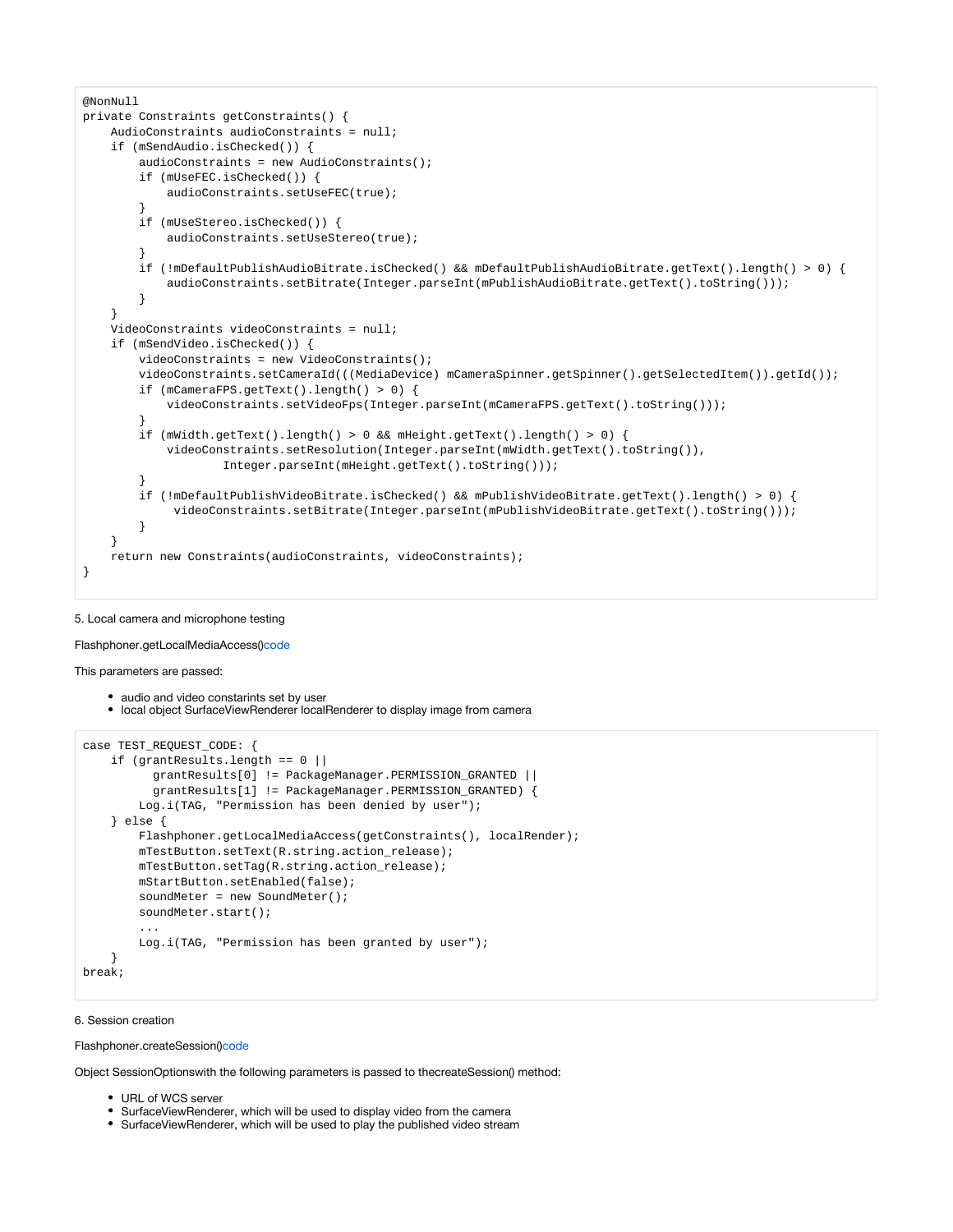```
SessionOptions sessionOptions = new SessionOptions(url);
sessionOptions.setLocalRenderer(localRender);
sessionOptions.setRemoteRenderer(remoteRender);
/**
  * Session for connection to WCS server is created with method createSession().
  */
session = Flashphoner.createSession(sessionOptions);
```
# 7. Connection to the server.

# Session.connect().[code](https://github.com/flashphoner/wcs-android-sdk-samples/blob/0bcbc8cd718f4411bcc8d9e13fd94bcaae498441/media-devices/src/main/java/com/flashphoner/wcsexample/mediadevices/MediaDevicesActivity.java#L485)

session.connect(new Connection());

# 8. Receiving the event confirming successful connection.

# session.onConnected()[code](https://github.com/flashphoner/wcs-android-sdk-samples/blob/0bcbc8cd718f4411bcc8d9e13fd94bcaae498441/media-devices/src/main/java/com/flashphoner/wcsexample/mediadevices/MediaDevicesActivity.java#L335)

```
@Override
public void onConnected(final Connection connection) {
   runOnUiThread(new Runnable() {
        @Override
        public void run() {
            mStartButton.setText(R.string.action_stop);
            mStartButton.setTag(R.string.action_stop);
            mStartButton.setEnabled(true);
            mTestButton.setEnabled(false);
            mStatusView.setText(connection.getStatus());;
            ...
        }
   });
}
```
# 9. Video stream creation

session.createStream()[code](https://github.com/flashphoner/wcs-android-sdk-samples/blob/0bcbc8cd718f4411bcc8d9e13fd94bcaae498441/media-devices/src/main/java/com/flashphoner/wcsexample/mediadevices/MediaDevicesActivity.java#L361)

```
publishStream = session.createStream(streamOptions);
if (mMuteAudio.isChecked()) {
    publishStream.muteAudio();
}
if (mMuteVideo.isChecked()) {
    publishStream.muteVideo();
}
...
ActivityCompat.requestPermissions(MediaDevicesActivity.this,
          new String[]{Manifest.permission.RECORD_AUDIO, Manifest.permission.CAMERA},
          PUBLISH_REQUEST_CODE);
```
# 10. Video stream publishing.

Stream.publish([\)code](https://github.com/flashphoner/wcs-android-sdk-samples/blob/0bcbc8cd718f4411bcc8d9e13fd94bcaae498441/media-devices/src/main/java/com/flashphoner/wcsexample/mediadevices/MediaDevicesActivity.java#L708)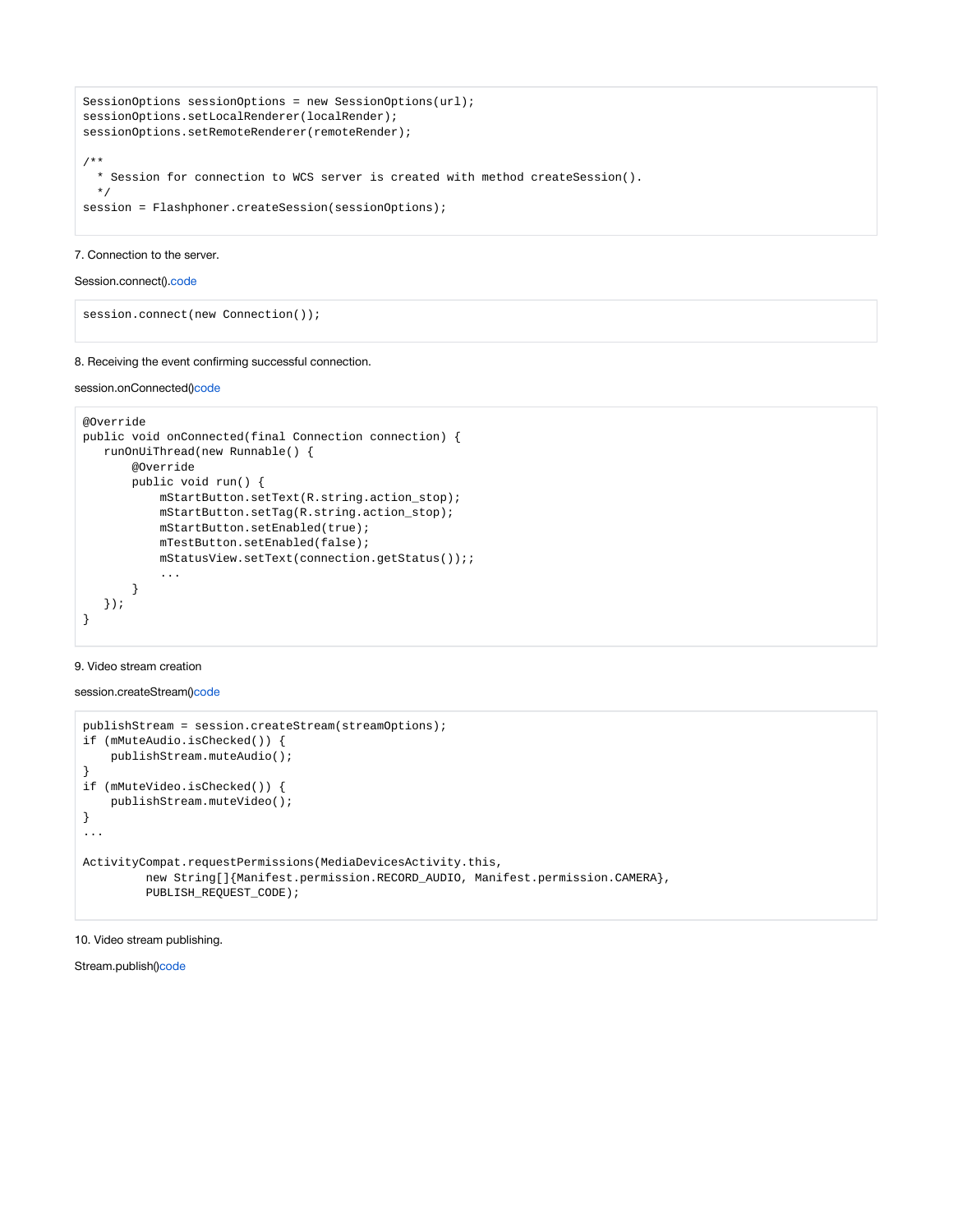```
case PUBLISH_REQUEST_CODE: {
   if (grantResults.length == 0 |) grantResults[0] != PackageManager.PERMISSION_GRANTED ||
            grantResults[1] != PackageManager.PERMISSION_GRANTED) {
        mStartButton.setEnabled(false);
        mTestButton.setEnabled(false);
        session.disconnect();
        Log.i(TAG, "Permission has been denied by user");
     } else {
         /**
          * Method Stream.publish() is called to publish stream.
           */
        publishStream.publish();
        Log.i(TAG, "Permission has been granted by user");
     }
    break;
}
```
11.Receiving the event confirming successful stream publishing

StreamStatusEvent PUBLISHING[code](https://github.com/flashphoner/wcs-android-sdk-samples/blob/0bcbc8cd718f4411bcc8d9e13fd94bcaae498441/media-devices/src/main/java/com/flashphoner/wcsexample/mediadevices/MediaDevicesActivity.java#L371)

On receiving this event preview stream is created with Session.createStream() and Stream.play() is invoked to play it.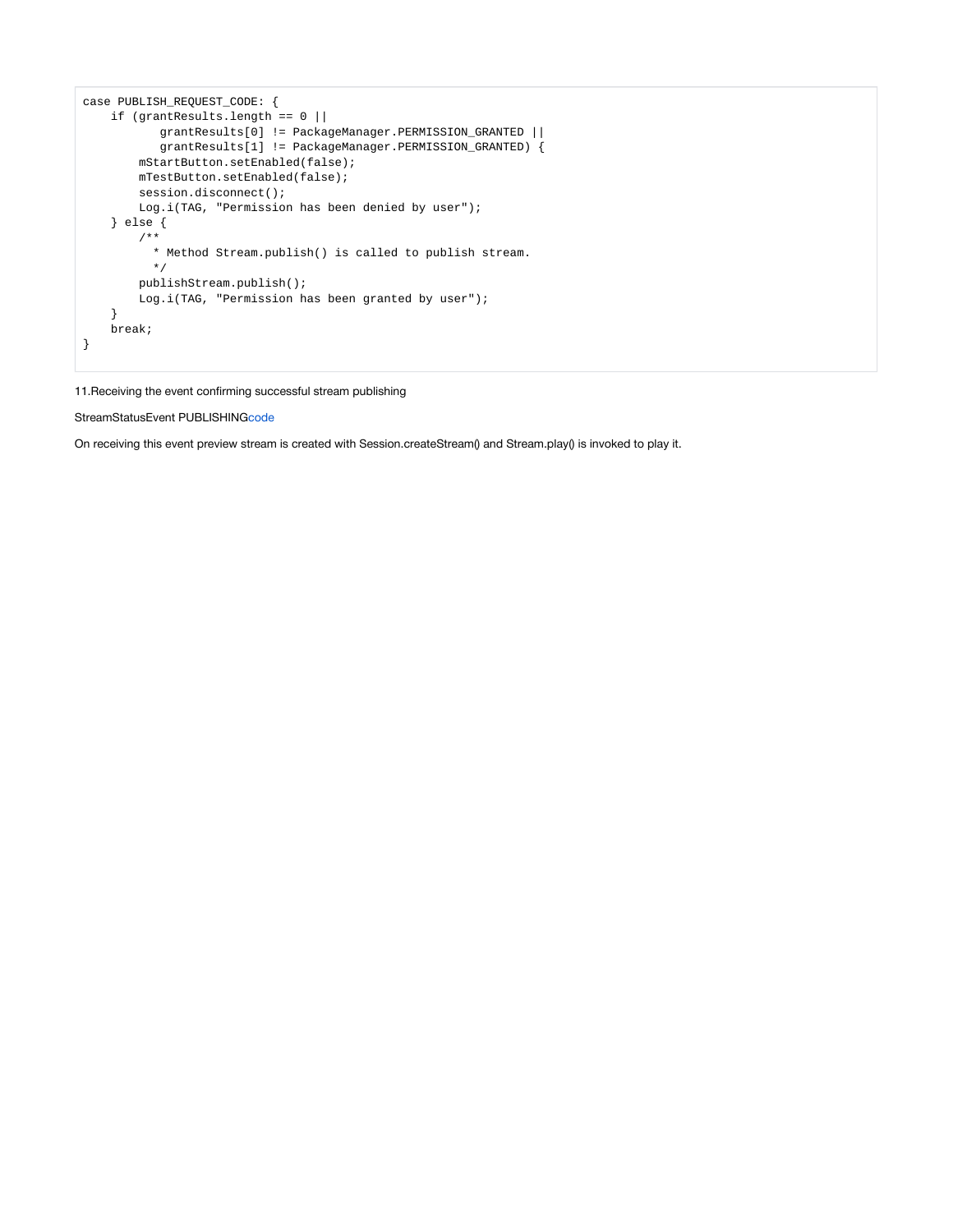```
publishStream.on(new StreamStatusEvent() {
    @Override
    public void onStreamStatus(final Stream stream, final StreamStatus streamStatus) {
        runOnUiThread(new Runnable() {
            @Override
            public void run() {
               if (StreamStatus.PUBLISHING.equals(streamStatus)) {
 /**
                     * The options for the stream to play are set.
                     * The stream name is passed when StreamOptions object is created.
\star/ StreamOptions streamOptions = new StreamOptions(streamName);
                   streamOptions.setConstraints(new Constraints(mReceiveAudio.isChecked(), mReceiveVideo.
isChecked()));
                   VideoConstraints videoConstraints = null;
                   if (mReceiveVideo.isChecked()) {
                       videoConstraints = new VideoConstraints();
 ...
 }
                   AudioConstraints audioConstraints = null;
                   if (mReceiveAudio.isChecked()) {
                       audioConstraints = new AudioConstraints();
 }
                   streamOptions.setConstraints(new Constraints(audioConstraints, videoConstraints));
                   String[] stripCodec = {(String) mStripPlayerCodec.getSpinner().getSelectedItem()};
                   streamOptions.setStripCodecs(stripCodec);
 /**
                     * Stream is created with method Session.createStream().
\star/ playStream = session.createStream(streamOptions);
                   ...
                   /**
                     * Method Stream.play() is called to start playback of the stream.
\star/ playStream.play();
                   if (mSendVideo.isChecked())
                       mSwitchCameraButton.setEnabled(true);
                   mSwitchRendererButton.setEnabled(true);
              } else {
                  Log.e(TAG, "Can not publish stream " + stream.getName() + " " + streamStatus);
 }
              mStatusView.setText(streamStatus.toString());
          }
      });
    }
});
```
# 12. Switching camera while publishing stream

Stream.switchCamera([\)code](https://github.com/flashphoner/wcs-android-sdk-samples/blob/0bcbc8cd718f4411bcc8d9e13fd94bcaae498441/media-devices/src/main/java/com/flashphoner/wcsexample/mediadevices/MediaDevicesActivity.java#L540)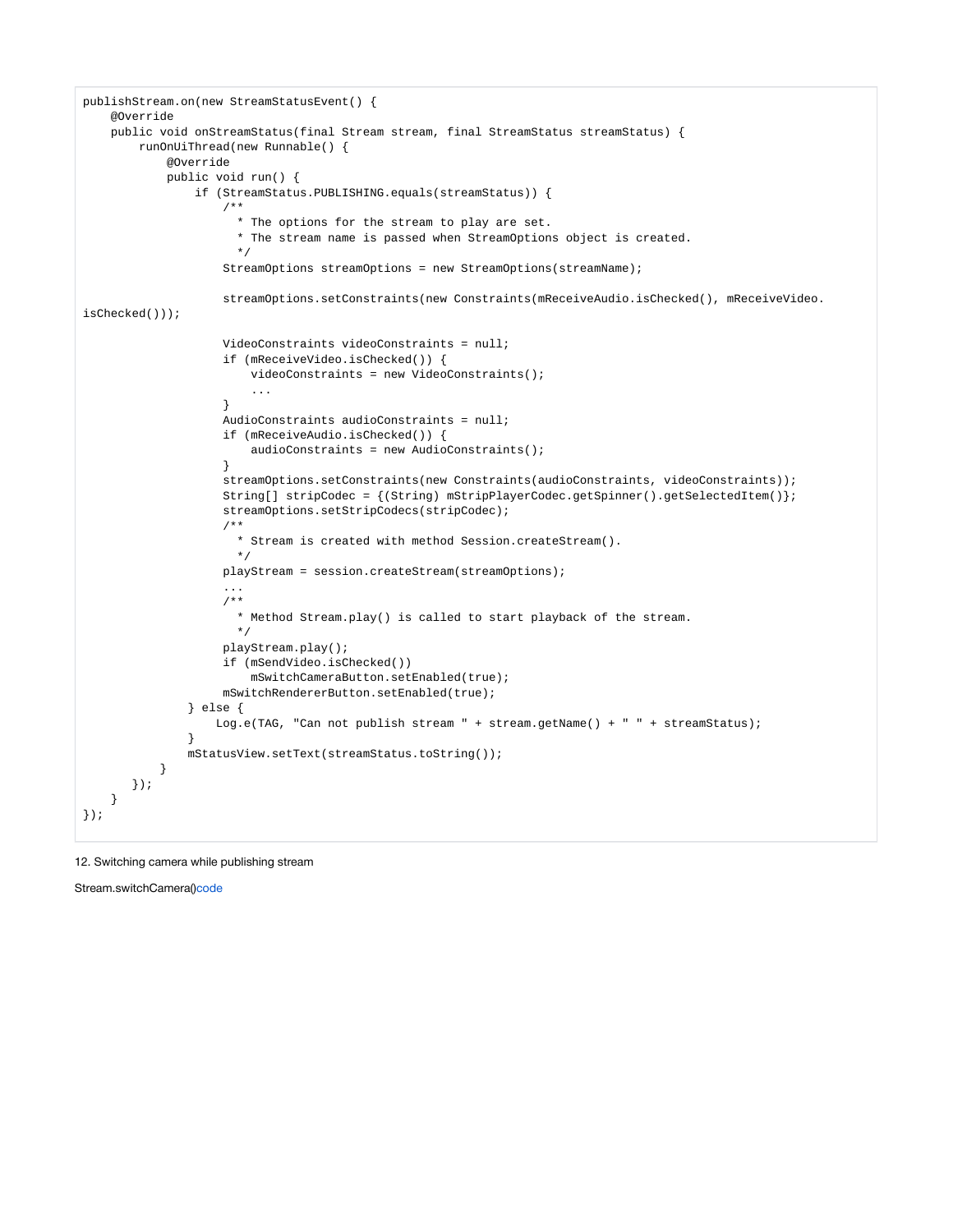```
mSwitchCameraButton.setOnClickListener(new OnClickListener() {
    @Override
    public void onClick(View view) {
        if (publishStream != null) {
            mSwitchCameraButton.setEnabled(false);
            publishStream.switchCamera(new CameraSwitchHandler() {
               @Override
               public void onCameraSwitchDone(boolean var1) {
                   runOnUiThread(new Runnable() {
                       @Override
                       public void run() {
                          mSwitchCameraButton.setEnabled(true);
 }
                   });
 }
               @Override
               public void onCameraSwitchError(String var1) {
                   runOnUiThread(new Runnable() {
                       @Override
                       public void run() {
                           mSwitchCameraButton.setEnabled(true);
 }
                   });
 }
          });
       }
    }
});
```
# 13. Switching renderer object while publishing stream

# Stream.switchRenderer()[code](https://github.com/flashphoner/wcs-android-sdk-samples/blob/0bcbc8cd718f4411bcc8d9e13fd94bcaae498441/media-devices/src/main/java/com/flashphoner/wcsexample/mediadevices/MediaDevicesActivity.java#L572)

```
mSwitchRendererButton.setOnClickListener(new OnClickListener() {
    @Override
    public void onClick(View v) {
        if (spinner.getSelectedItemId() == 0){
            if (isSwitchRemoteRenderer) {
                playStream.switchRenderer(remoteRender);
                isSwitchRemoteRenderer = false;
 }
            if (!isSwitchLocalRenderer) {
                publishStream.switchRenderer(newSurfaceRenderer);
                isSwitchLocalRenderer = true;
            } else {
                publishStream.switchRenderer(localRender);
                isSwitchLocalRenderer = false;
 }
        } else {
            if (isSwitchLocalRenderer) {
                publishStream.switchRenderer(localRender);
                isSwitchLocalRenderer = false;
 }
            if (!isSwitchRemoteRenderer) {
                playStream.switchRenderer(newSurfaceRenderer);
                isSwitchRemoteRenderer = true;
            } else {
                playStream.switchRenderer(remoteRender);
                isSwitchRemoteRenderer = false;
 }
       }
    }
});
```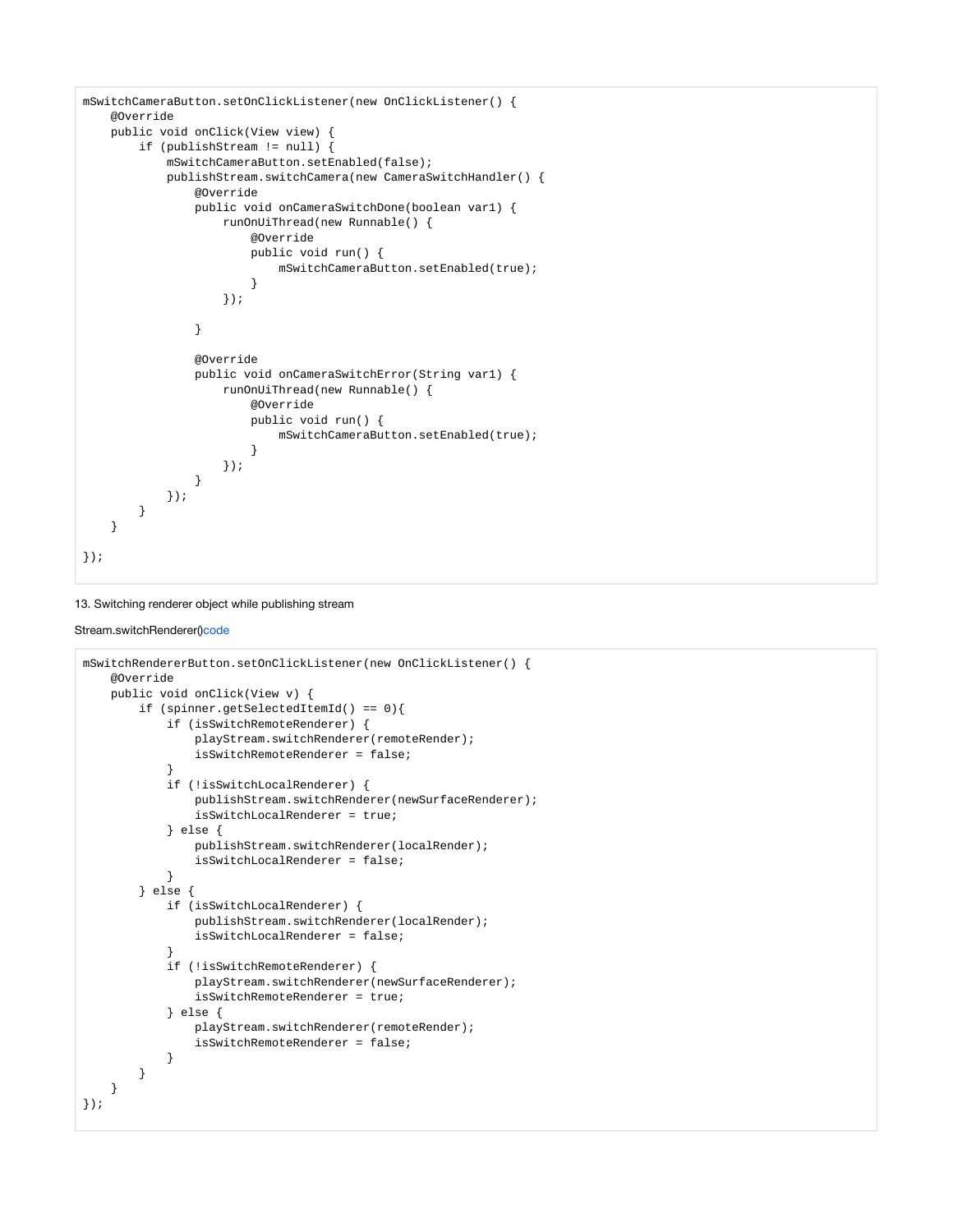#### 14. Sound volume changing with hardware buttons

Flashphoner.setVolume() [code](https://github.com/flashphoner/wcs-android-sdk-samples/blob/0bcbc8cd718f4411bcc8d9e13fd94bcaae498441/media-devices/src/main/java/com/flashphoner/wcsexample/mediadevices/MediaDevicesActivity.java#L756)

```
 @Override
    public boolean onKeyDown(int keyCode, KeyEvent event) {
        int currentVolume = Flashphoner.getVolume();
        switch (keyCode) {
           case KeyEvent.KEYCODE_VOLUME_DOWN:
                if (currentVolume == 1) {
                    Flashphoner.setVolume(0);
 }
                mPlayVolume.setProgress(currentVolume-1);
                break;
            case KeyEvent.KEYCODE_VOLUME_UP:
                if (currentVolume == 0) {
                    Flashphoner.setVolume(1);
 }
                mPlayVolume.setProgress(currentVolume+1);
               break;
 }
        return super.onKeyDown(keyCode, event);
    }
```
# 15. Device speakerphone usage

Flashphoner.getAudioManager().isSpeakerphoneOn(),Flashphoner.getAudioManager().setUseSpeakerPhone()[code](https://github.com/flashphoner/wcs-android-sdk-samples/blob/de75c0a59e49b30e3d1ed933ff07578651e49d4a/media-devices/src/main/java/com/flashphoner/wcsexample/mediadevices/MediaDevicesActivity.java#L236)

```
 mSpeakerPhone = (CheckBox) findViewById(R.id.use_speakerphone);
        mSpeakerPhone.setChecked(Flashphoner.getAudioManager().getAudioManager().isSpeakerphoneOn());
        mSpeakerPhone.setOnCheckedChangeListener(new CompoundButton.OnCheckedChangeListener() {
            @Override
            public void onCheckedChanged(CompoundButton buttonView, boolean isChecked) {
                Flashphoner.getAudioManager().setUseSpeakerPhone(isChecked);
 }
        });
```
# 16. Session disconnection.

Session.disconnect([\)code](https://github.com/flashphoner/wcs-android-sdk-samples/blob/0bcbc8cd718f4411bcc8d9e13fd94bcaae498441/media-devices/src/main/java/com/flashphoner/wcsexample/mediadevices/MediaDevicesActivity.java#L479)

```
mStartButton.setEnabled(false);
/**
  * Connection to WCS server is closed with method Session.disconnect().
  */
session.disconnect();
```
17.Receiving the event confirming successful disconnection

session.onDisconnection()[code](https://github.com/flashphoner/wcs-android-sdk-samples/blob/0bcbc8cd718f4411bcc8d9e13fd94bcaae498441/media-devices/src/main/java/com/flashphoner/wcsexample/mediadevices/MediaDevicesActivity.java#L462)